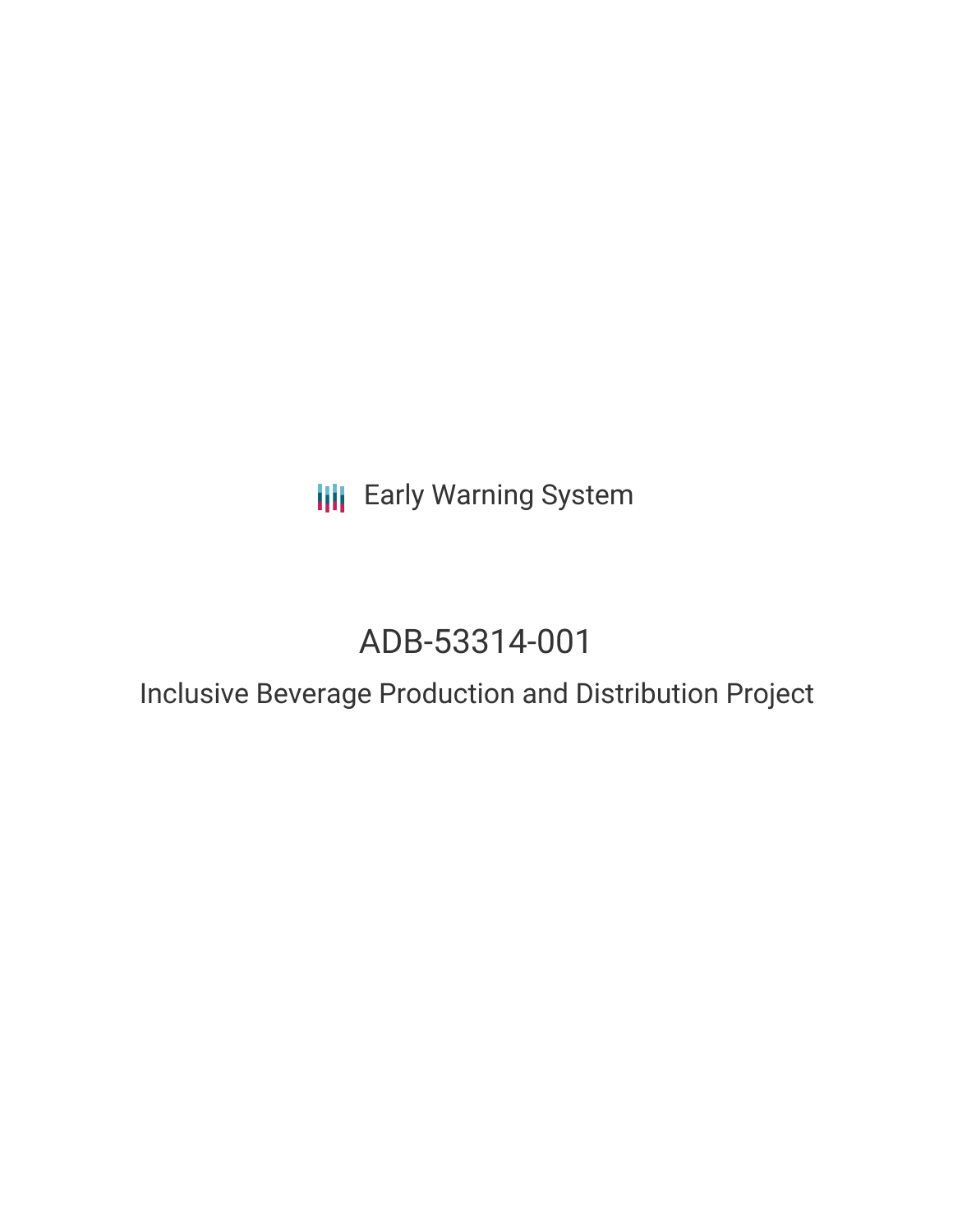

## **Quick Facts**

| <b>Countries</b>               | Kazakhstan, Kyrgyzstan       |
|--------------------------------|------------------------------|
| <b>Financial Institutions</b>  | Asian Development Bank (ADB) |
| <b>Status</b>                  | Proposed                     |
| <b>Bank Risk Rating</b>        | C                            |
| <b>Voting Date</b>             | 2019-11-15                   |
| <b>Borrower</b>                | RG Brands Kazakhstan LLP     |
| <b>Sectors</b>                 | Industry and Trade           |
| <b>Investment Type(s)</b>      | Loan                         |
| <b>Investment Amount (USD)</b> | \$20.00 million              |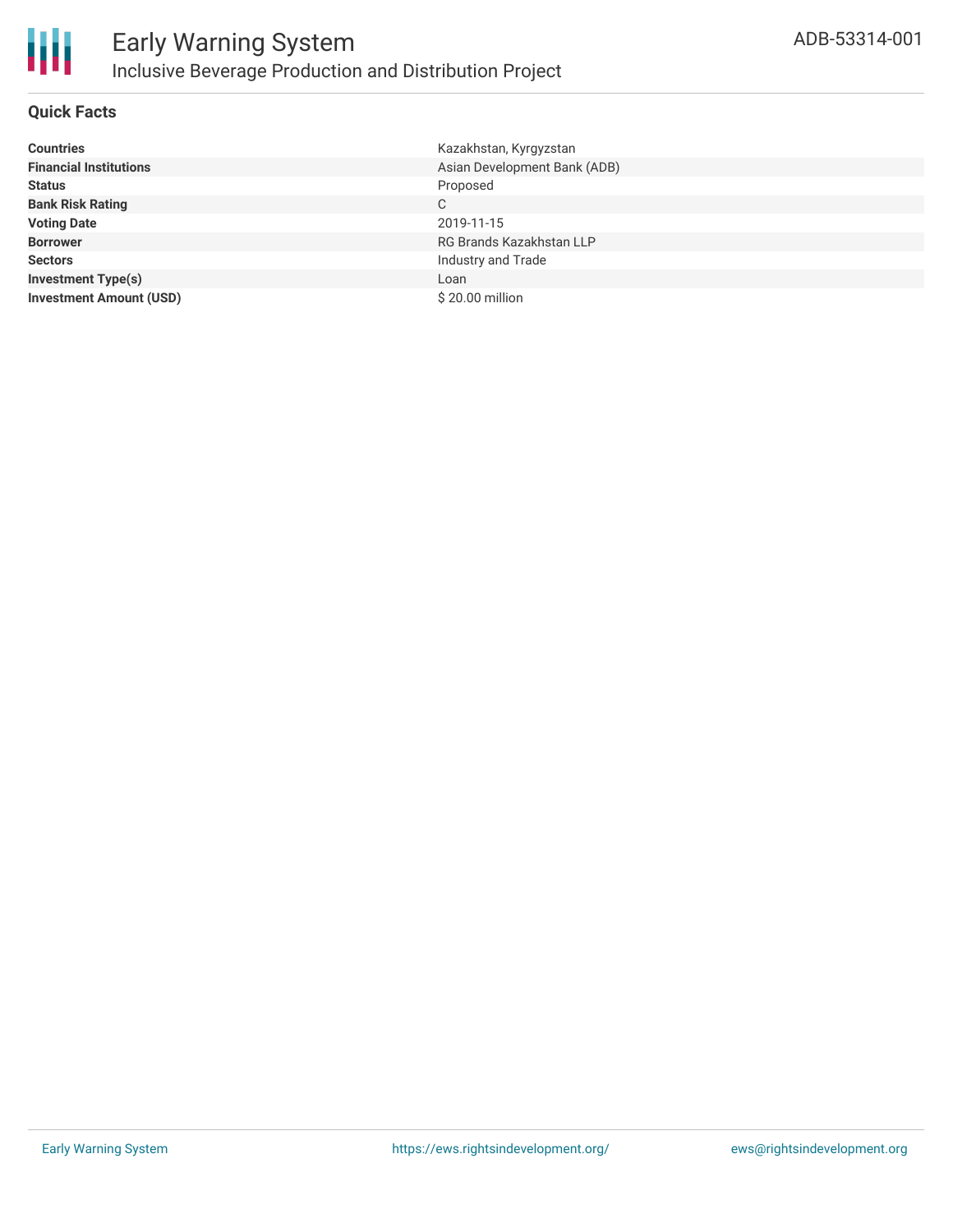

## **Project Description**

According to the Bank's website, this project finances the borrower's expansion across beverages through the financing of coolers for retail in both Kazakhstan and Kyrgyz Republic and production equipment and maintenance capex in Kazakhstan.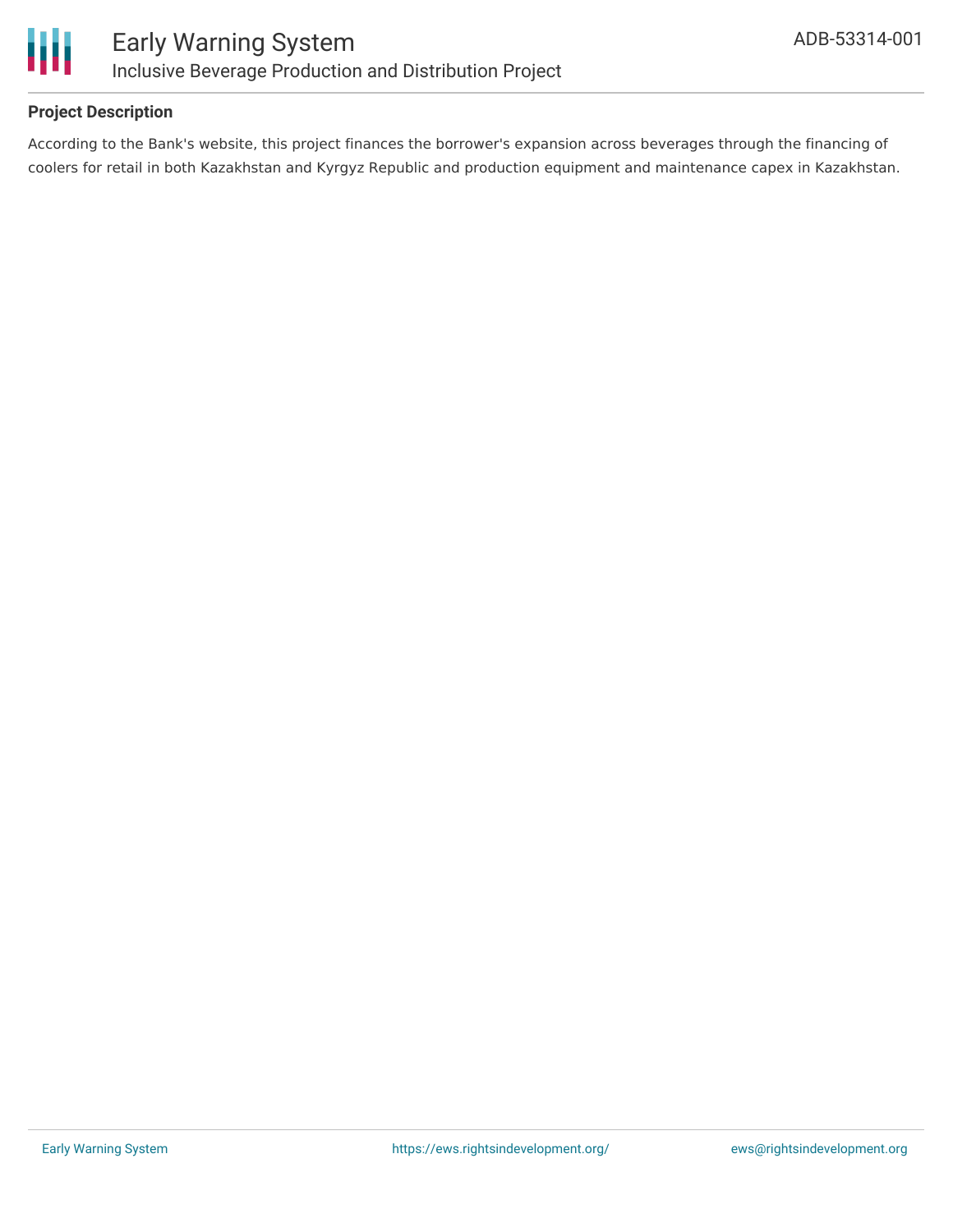

## **Investment Description**

Asian Development Bank (ADB)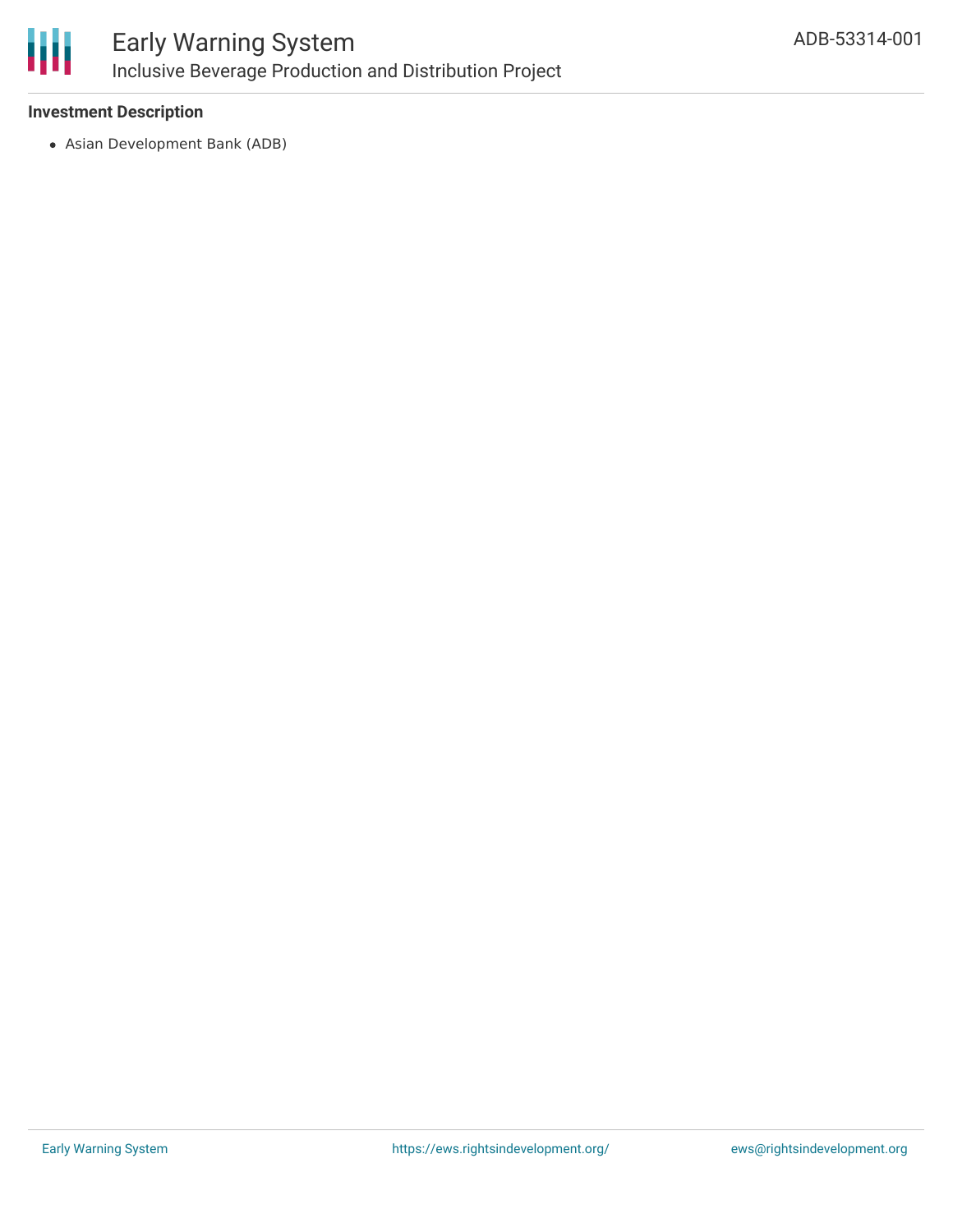

## Early Warning System

## Inclusive Beverage Production and Distribution Project

| <b>Private Actor 1</b> | <b>Private Actor</b><br>' Role | <b>Private Actor</b><br>Sector | <b>Relation</b>          | <b>Private Actor 2</b>   | <b>Private Actor</b><br>2 Role | <b>Private Actor</b><br>2 Sector |  |
|------------------------|--------------------------------|--------------------------------|--------------------------|--------------------------|--------------------------------|----------------------------------|--|
|                        | $\overline{\phantom{a}}$       | -                              | $\overline{\phantom{0}}$ | RG Brands Kazakhstan LLP | Client                         | $\sim$                           |  |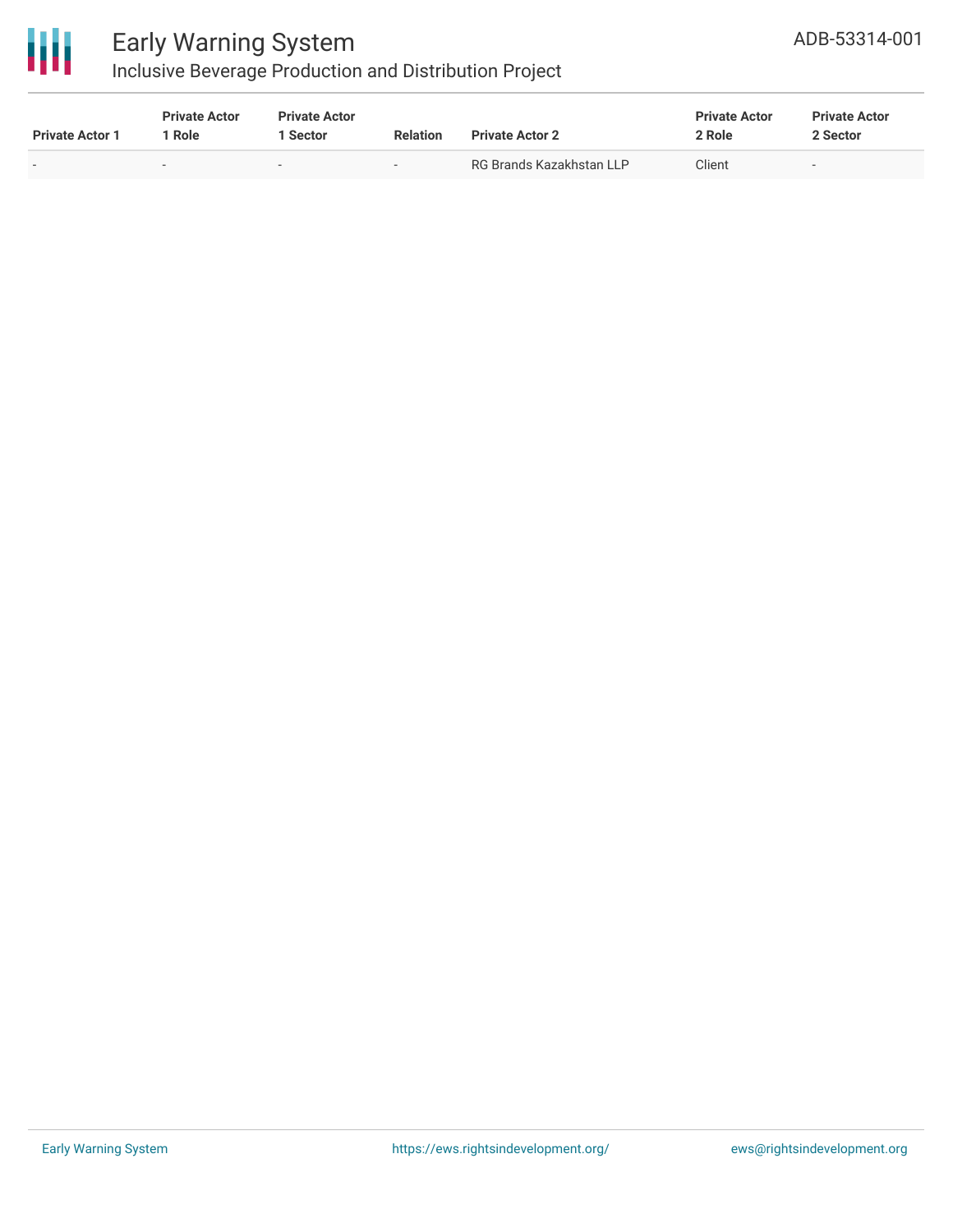

## **Contact Information**

No contact information available at time of writing.

#### **ACCOUNTABILITY MECHANISM OF ADB**

The Accountability Mechanism is an independent complaint mechanism and fact-finding body for people who believe they are likely to be, or have been, adversely affected by an Asian Development Bank-financed project. If you submit a complaint to the Accountability Mechanism, they may investigate to assess whether the Asian Development Bank is following its own policies and procedures for preventing harm to people or the environment. You can learn more about the Accountability Mechanism and how to file a complaint at: http://www.adb.org/site/accountability-mechanism/main